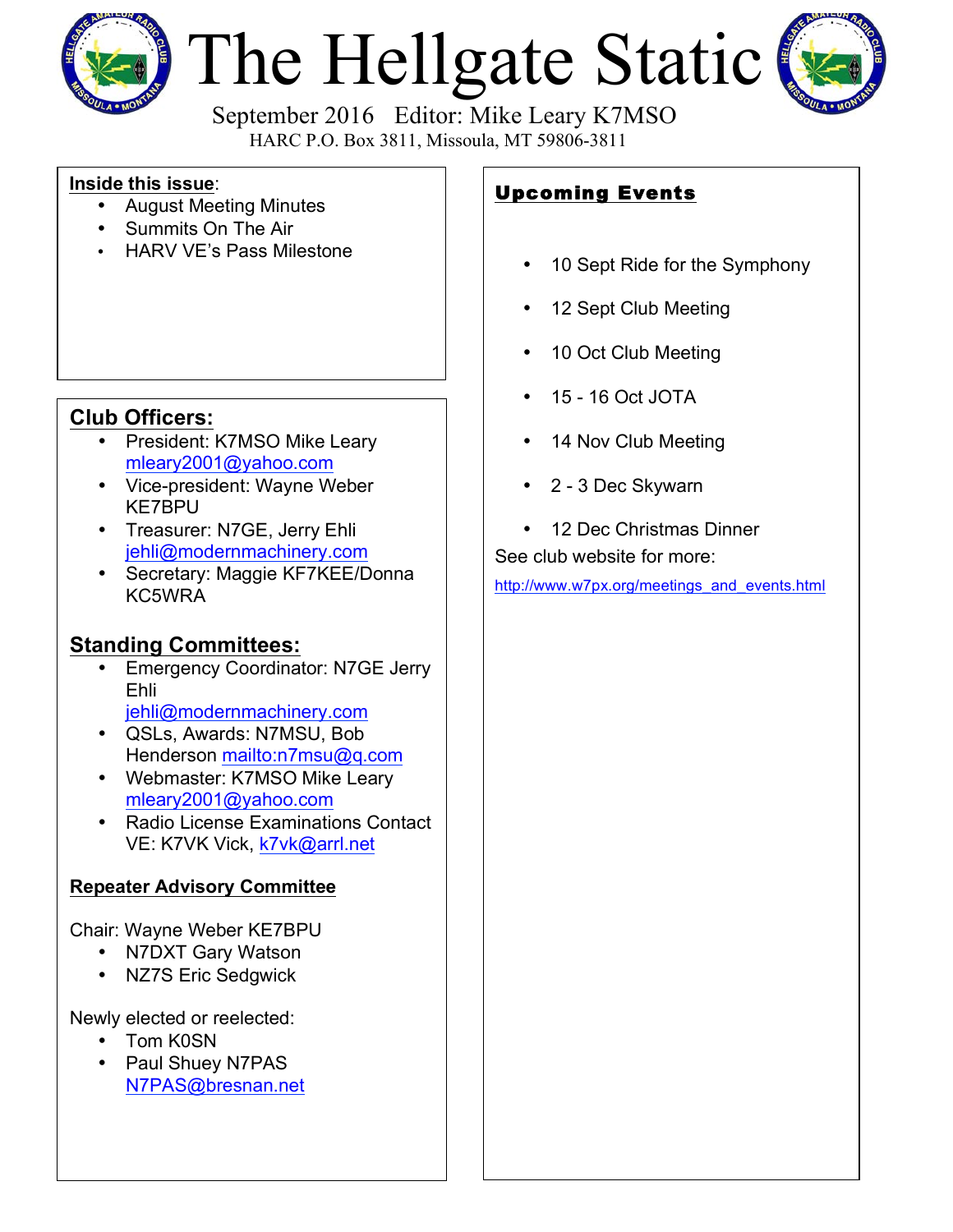## **Minutes** August 8, 2016 meeting

Introductions: Mike Leary K7MSO called the meeting to order. The following were in attendance – Donna Pecastaing KC5WRA, Dick Walton W7XT, Sid Frissell NZ7M, Paul Shuey N7PAS, Marc Matheson KD6KR, David Herzberg KI7FGN, Gary Duncan KG7WYQ, Jonathan Farnsworth KK6RRP, Larry Stipe K7GIS, Bryce Nordgren AF7RQ, Elaine Case KS7LDS, Gary Bruce K7OIJ, Tom McGinley K7QA, Bruce Charles KT7S, Susan Charles KA5VQV, Rich Kingdon K7QNZ, Tom Hellem K0SN, Bill Farrell W4YMA

Approval of last meeting minutes Donna Pecastaing KC5WRA moved, Gary 2nd, Passed

Treasurer's Report tabled.

Repeater Committee Report by Eric Sedgwick NZ7S 147.04 Point Six - back up after a fuse blew 146.80 Blanchard Mtn - Paul and others going up this weekend 146.90 Point Six - operational 444.8 Point Six - operational for 04/control for 04 145.01 Point Six Packet 146.96 Thompson Peak – Thursday Inspection

Appointment of HF Committee – Tom, Dick, Tom appointed

Tom made motion to approve \$250 in budget for aluminum tubing. Donna 2nd, Passed.

Dick was appointed auditor

Recent Events Field Day – was great, many came out, Mike has good feelings about it, Beam worked great, dipole worked well, Field Day needs to be re-organized. Help Mike help us – sign up Fourth of July – many people at Fort stopped by Missoula Marathon- Jerry reported trackers on, clarification needed on medical issues at Missoula Marathon stops, good event and pizza after

Upcoming Events Ovando Gran Fondo (10 September) Trackers ready early Signup early 250 riders HARC is essential to them **Mechanical** Medical Care Minor – 1st aid by sweep riders Significant injury that requires treatment Injuries requiring medical teams/call 911/ambulance is in Ovando Report all problems (we log everything) JOTA (15 October) Skywarn (2/3 December)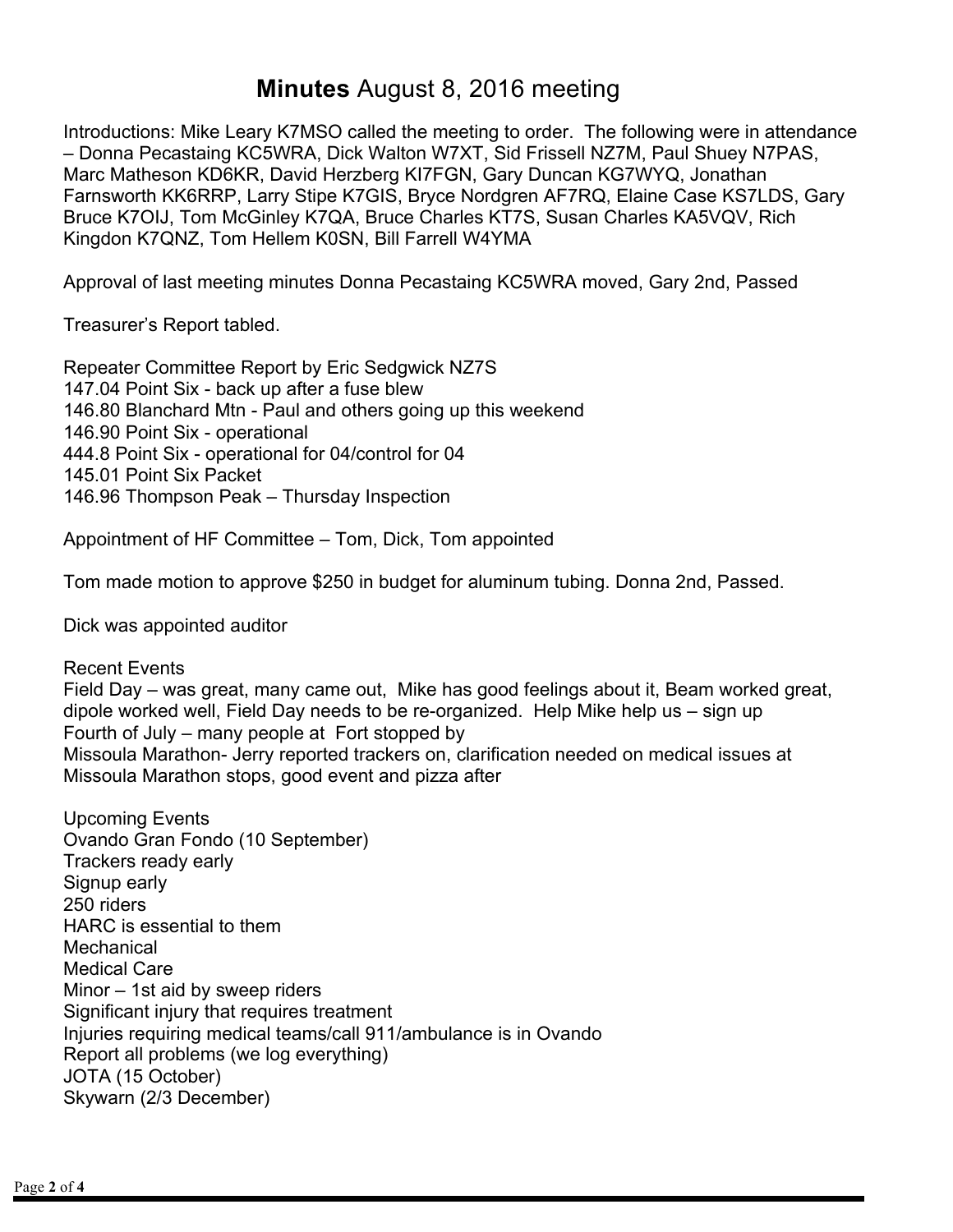VHF Net NCS assignments: Aug 10 - Mike Leary K7MSO Aug 17 – Dick - Rich Aug 24 – Dave Aug 31 – Bill Farrell Sept 7 - Donna Pecastaing KC5WRA

New Business: Paul pointed out that the Net Preamble does not include the time as Zulu time or local time. David Herzberg KI7FGN moved to make local time for the net, Dick Walton W7XT 2nd, Passed

\*\*\* Next Club meeting: Sept 12

Program: David KI7FGN about Raspberry Pi, airplanes and where they are located, by 2020 all airplanes will be required to have locaters in plane

Good and Welfare.

Adjournment Donna moved, Dave 2nd, Passed



**Summits on the Air – Scrambling up mountaintops with Ham Radio** From K7VK

Do you love to hike/climb mountain peaks? Maybe it's time to take your ham radio with you. Summits on the Air (SOTA) is a Worldwide program catching on in the US and Montana. It is a continuous ham radio event where each mountain summit is assigned award points based on elevation within a large area (association) and hams communicate from and to these summits. Both hams on the summit and in the valley floors (home stations) accumulate 'points' for SOTA awards. Hams communicating from their home, 'chasing' can earn Mountain Hunter and Shack Sloth awards. Those hams communicating from the summits, 'activating' earn Mountain Explorer and Mountain Goat awards. Amateur bands utilized: HF, VHF, UHF & microwave.